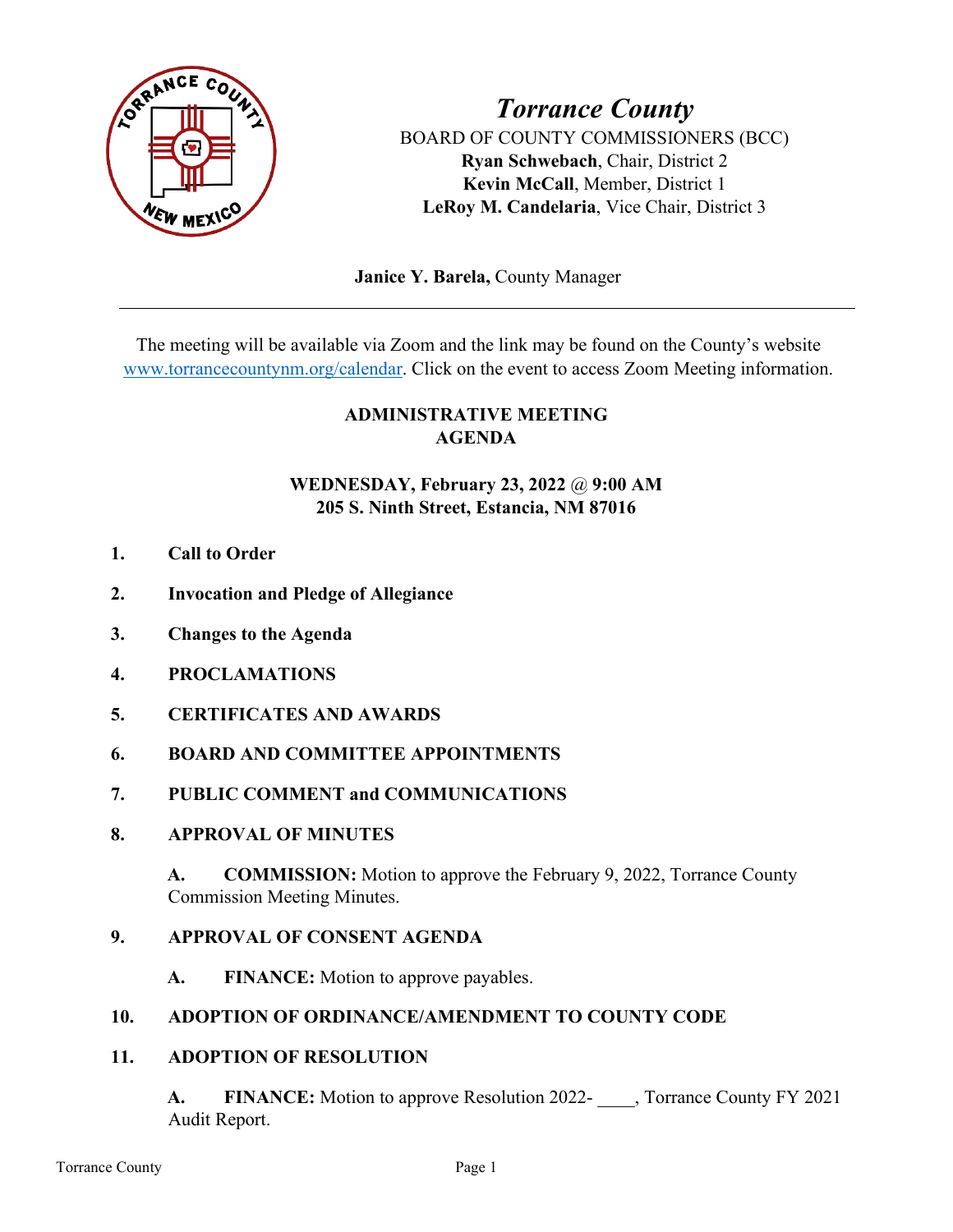**B. COMMISSION:** Motion to approve Resolution 2022- , authorizing use of a portion of the Torrance County's American Rescue Plan Act funds to be dedicated as the local match for the EMWT Regional Water Association's Water Trust Board application for the McIntosh Water Project, contingent on the terms of the Resolution.

**C. COMMISSION:** Motion to approve Resolution 2022- declaring the intent to consider for adoption an ordinance authorizing the issuance and sale of payment in lieu of taxes bonds; directing the county clerk to publish notice of intent to consider such ordinance in a newspaper of general circulation, for the purpose of designing, developing, and constructing a new County Administration Office.

**D. MANAGER:** Motion to approve Resolution 2022- \_\_\_\_\_, accept appropriation of \$25,000 for the Duran Water System Improvements project and authorizing County Manager, Janice Y. Barela, to act as signatory.

**E. MANAGER:** Motion to approve Resolution 2022- , accept appropriation of \$544,500 for Road Shop/Yard project and authorizing County Manager, Janice Y. Barela, to act as signatory.

**F. MANAGER:** Motion to approve Resolution 2022- , updating the Torrance County Property Disposition Policy.

**G. DWI:** Motion to approve Resolution 2022- \_\_\_\_\_, FY 2023 Local DWI Grant and Distribution Application. (Resolution, Memorandum of Understanding, Statement of Assurances, and Application Cover Sheet).

# **12. APPROVALS**

**A. MANAGER:** Motion to approve and accept Bohannan Huston's Professional Engineering Report for the Duran Water Project as approved by the New Mexico Environmental Department (NMED).

**B. MANAGER:** Motion to approve Professional Services Contract with First American Financial Advisors, Inc. for financial advisor duties in matters pertaining to the issuance of a new County debt obligation for a new County Administration Building.

**C. COMMISSION:** Motion to approve paving the last mile of McNabb Rd., appropriating County funds.

**D. MANAGER:** Motion to approve a six-month extension to lease agreement with the Tajique Land Grant for current location of the Tajique Transfer Station.

**E. ANIMAL SERVICES:** Motion to approve submission of the application to the Carroll Petrie Foundation for funding of a Spay/Neuter Program.

**F. ROAD:** Motion to approve School Bus Route (SB) State Funding Project FY22-23 including the 25% matching County funds.